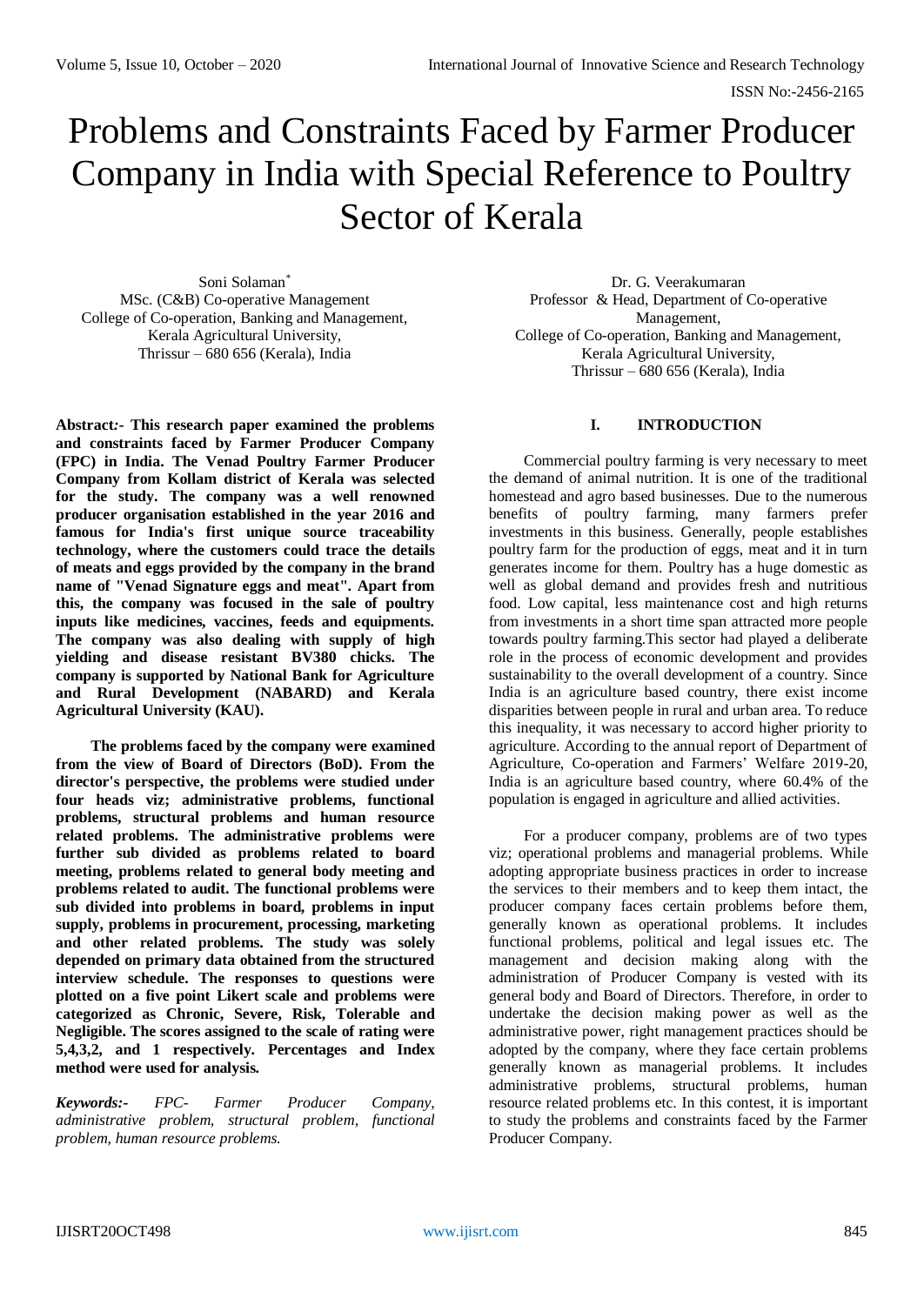# **II. MATERIALS AND METHODS**

The present study was analytical in nature. The study was solely based on primary data obtained from Board of Directors of the company through structured interview schedule. Index method, Likert scale and percentages were used for the analysis of data obtained.

$$
Index = \left(\frac{Actual\ score\ obtained}{Maximum\ obtainable\ score}\right) * 100
$$

Percentage distribution of respondents in different categories on all variables was worked out by dividing the frequency in each category with total number of respondents and multiplying it by 100.

### **Classification of operational and managerial problems**

| <b>Index Obtained</b> | <b>Problems category</b> |
|-----------------------|--------------------------|
| $0 - 20$              | Negligible               |
| $21-40$               | Tolerable                |
| $41-60$               | <b>Risk</b>              |
| 61-80                 | Severe                   |
| 81-100                | <b>Chronic</b>           |

#### **III. RESULTS AND DISCUSSIONS**

## **Socio-economic profile of Board of Directors**

As a prelude of studying the operational and managerial problems, the socio-economic profile of the

BoDs was examined with the help of selected socioeconomic variables such as age, gender, marital status, education and income. The socio-economic variables of board of directors of Venad Poultry Farmer Producer Company are presented in the following table.

|                      | <b>Characteristics</b> | <b>Members</b>       |
|----------------------|------------------------|----------------------|
| Age (in years)       | 18-28                  | 0                    |
|                      | 29-39                  | $\theta$             |
|                      | $40 - 50$              | 5(100)               |
|                      | $>50$                  | $\Omega$             |
|                      | <b>Total</b>           | 5(100)               |
| Gender               | Male                   | 4(80)                |
|                      | Female                 | 1(20)                |
|                      | <b>Total</b>           | 5(100)               |
|                      | Hindu                  | 5(100)               |
| Religion             | Muslim                 | 0                    |
|                      | Christian              | $\theta$             |
|                      | <b>Total</b>           | 5(100)               |
|                      | General                | 5(100)               |
|                      | OBC                    | 0                    |
| Caste                | <b>OEC</b>             | $\boldsymbol{0}$     |
|                      | SC/ST                  | $\overline{0}$       |
|                      | <b>Total</b>           | 5(100)               |
|                      | Single                 | $\Omega$             |
| Marital status       | Married                | 5(100)               |
|                      | Widowed                | $\theta$             |
|                      | Separated              | $\Omega$             |
|                      | <b>Total</b>           | 5(100)               |
|                      | Illiterate             | $\overline{0}$       |
|                      | Primary                | $\overline{0}$       |
|                      | Secondary              | 0                    |
| Education            | <b>HSE</b>             | $\theta$             |
|                      | Degree                 | 5(100)               |
|                      | Post graduate degree   | $\theta$             |
|                      | Others                 | 0                    |
|                      | <b>Total</b>           | 5(100)               |
|                      | Self employed          | 2(40)                |
|                      | Workers                | 3(60)                |
| Occupation           | Unemployed             | $\Omega$             |
|                      | <b>Total</b>           | $\overline{5}$ (100) |
|                      | < 10000                | $\overline{0}$       |
| Monthly income (Rs.) | 10000-20000            | 5(100)               |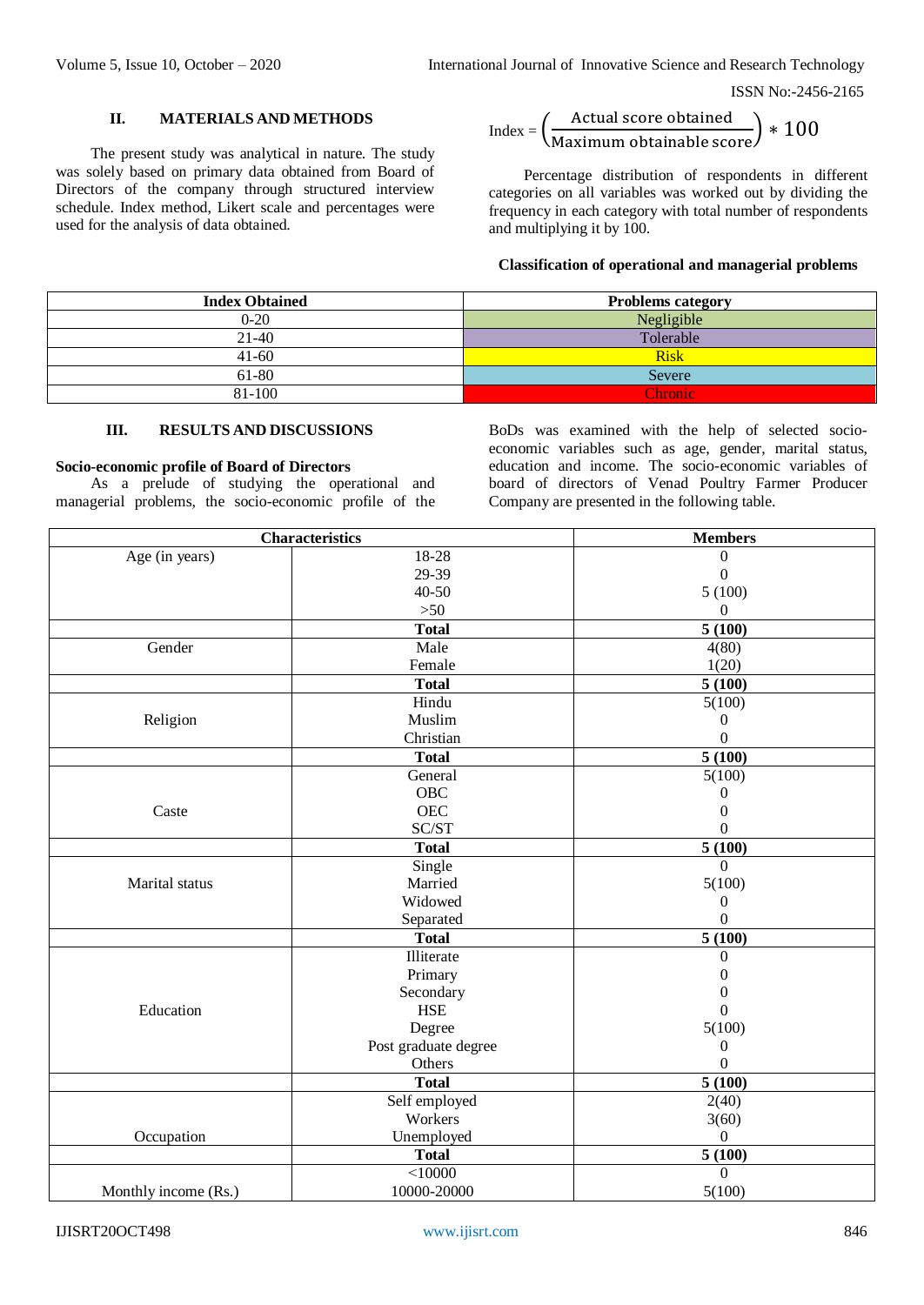| $-31000$<br>21000-2 |       |
|---------------------|-------|
| 31000               |       |
| <b>Total</b>        | (100) |

Table 1:- Socio-economic profile of Board of Directors of Venad FPCNote: Figures in the bracket denotes percentage to the total Source: Compiled from primary survey

Table 1 indicates that cent percent of the Board of Directors were in the age group between 40-50 years and are married Hindus belonged to general category with degree qualification. Male members dominated the director board with 60 percent and one seat was reserved for female thus they fulfilled the mandatory seats for females. Majority of the board members (60 percent) were workers and all of them had a monthly income in between Rs. 10,000 to 20,000.

# **Administrative problems perceived by Board of Directors**

Administrative problems perceived by Board of Directors were classified into three and studied in detail. The findings are discussed in the following sections.

a. Administrative problems related with Board meetings

- b. Administrative problems related with General Body meetings
- c. Administrative problems related with audit
- *I. Administrative problems related with Board meetings*

Board of Directors are the representative body of the general body of members of a producer company entrusted with rights, powers and responsibility to take appropriate decisions and execute them for and on behalf of the general body for the fulfillment and attainment of organizational objectives and goals. The sum total of duties and activities performed by board of directors to fulfill the aspirations of the general body can be termed as administration. Any hurdles that come in the process of administration are considered as administrative problems for the present study.

| Sl.No. | <b>Statements</b>                                                                             | <b>Score</b> | <b>Index</b> | <b>Classification</b> |
|--------|-----------------------------------------------------------------------------------------------|--------------|--------------|-----------------------|
|        | Board meetings are not conducted<br>regularly                                                 | 5            | 20           | Negligible            |
| 2      | Notice of board meetings were not<br>received in time                                         | 5            | 20           | Negligible            |
| 3      | Agenda for the board meetings not<br>intimated in advance                                     | 7            | 28           | Tolerable             |
| 4      | Documents/information for<br>deliberations in board meetings are<br>not circulated in advance | 8            | 32           | Tolerable             |
| 5      | Board meetings usually resorted to<br>ad hoc decisions                                        | 10           | 40           | Tolerable             |
| 6      | Board meetings were suspended due<br>to insufficient quorum                                   | 5            | 20           | Negligible            |
| 7      | Board meetings were conducted<br>even without quorum in exceptional<br>cases                  | 5            | 20           | Negligible            |
| 8      | Board meetings were inconclusive<br>of agenda of meetings                                     | 5            | 20           | Negligible            |
| 9      | Rare involvement in day to day<br>managerial issues of the company                            | 15           | 60           | <b>Risk</b>           |
| 10     | Seldom monitor the implementation<br>of decisions of board meeting                            | 10           | 40           | Tolerable             |
|        | <b>Composite index</b>                                                                        |              | 30           |                       |

Table 2:- Administrative problems related with Board meetings

Source: Compiled from primary survey

Table 2 shows the administrative problems perceived by the board of directors in board meetings. It is clear from the table that the highest index of 60 percent was obtained for rare involvement of directors in the day to day managerial issues of the company and is categorized under risk. While four statements viz; agenda intimation, prior circulation of documents and meeting resorted to ad hoc decisions obtained indices in between 21-40 percent categorized under tolerable. Five statements viz; regular conduct of meeting, timely receipt of notice, meeting

suspension, conducted meeting without quorum and inconclusive of agenda obtained indices in below or equal to 20 percent and categorized as negligible. Therefore, the company should ensure the regular involvement of board members in their day to day managerial issues. The composite index obtained was 30 percent fall under the category of tolerable indicates that the board of directors was scrupulous in carrying out meetings and well organized.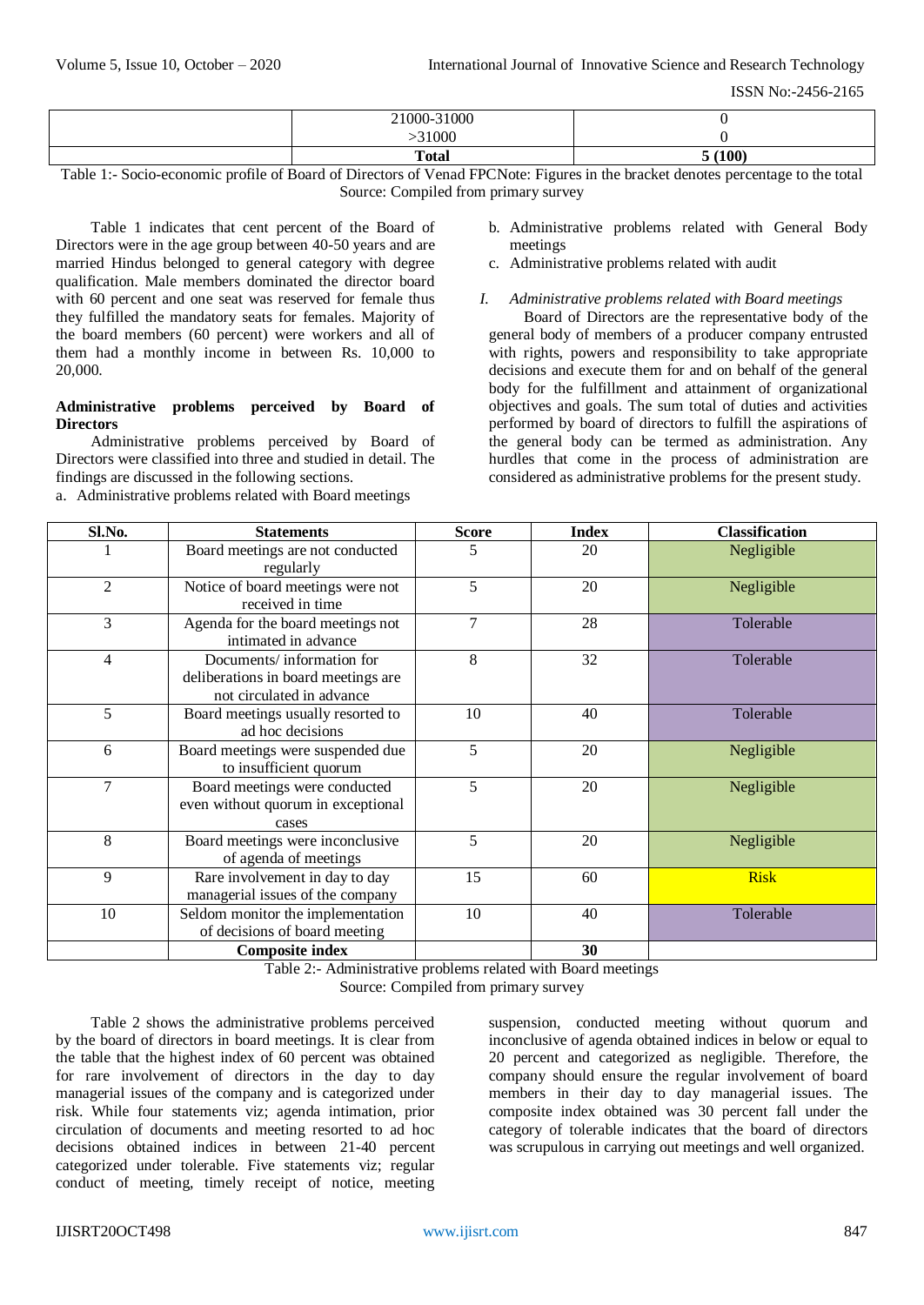*II. Administrative problems related with Annual General Body meetings*

General body is the supreme authority of a producer organization consisting of its members meets annually, commonly known as "Annual general body meeting". The

main motive behind the meeting is to decide upon the policies and programmes of the company. The general body meeting and its conduct often results in certain problems that may considerably affect the authority and administration of the company.

| Sl.No.         | <b>Score</b><br><b>Statements</b>                                            |    | <b>Index</b> | <b>Classification</b> |
|----------------|------------------------------------------------------------------------------|----|--------------|-----------------------|
|                | GB meetings are not conducted regularly                                      |    | 20           | Negligible            |
| 2              | Failed to circulate GB notice in time                                        | 5  | 20           | Negligible            |
| 3              | Agenda for the GB meetings not intimated in advance                          | ┑  | 28           | Tolerable             |
| $\overline{4}$ | Documents/information for deliberations in GB meetings are not circulated in | 8  | 32           | Tolerable             |
|                | advance                                                                      |    |              |                       |
|                | Occasional attendance in the GB meetings                                     | 5  | 20           | Negligible            |
| 6              | Rare involvement of members in the discussions in the GB meetings            | 5  | 20           | Negligible            |
|                | GB meetings were conducted even without quorum in exceptional cases          | 5  | 20           | Negligible            |
| 8              | GB meetings were inconclusive of agenda of meetings                          | 5  | 20           | Negligible            |
| 9              | Delay in implementing decisions of GB                                        | 10 | 40           | Tolerable             |
| 10             | GB meetings usually resorted ad hoc decisions                                |    | 40           | Tolerable             |
| 11             | GB meetings were suspended due to insufficient quorum                        | 5  | 20           | Negligible            |
|                | <b>Composite index</b>                                                       |    | 25.5         |                       |

Table 3:- Administrative problems related with General Body meetings

Source: Compiled from primary survey

It is clear from the table 3 that four statements viz; prior intimation of GB agenda, circulation of documents in advance, delay in decision implementation and meeting resorted to ad hoc decisions obtained indices in between 21– 40 percent and comes under the category of tolerable. Apart from this, all of the remaining statements obtained indices of 20 percent and fall under negligible category. The composite index obtained was 25.5 percent comes under the category of tolerable indicates that the general body of the Venad FPC was active in its functioning which in turn gained the trust and confidence among the members of the company.

### *III.Administrative problems related with audit*

Auditing is the process of examining an organisation's financial records to determine whether they are accurate and in accordance with applicable rules, laws etc. such problems considerably affects the administration of the company. Therefore, an attempt is made to examine the possibility of such problems existing in the company, as opined by the board of directors.

| Sl.No. | <b>Statements</b>                                         | <b>Score</b> | <b>Index</b> | <b>Classification</b> |
|--------|-----------------------------------------------------------|--------------|--------------|-----------------------|
|        | Delay in conducting annual audits                         | 10           | 40           | Tolerable             |
|        | Delay in rectification of audit<br>defects                | 10           | 40           | Tolerable             |
|        | Inquiry was ordered based on audit<br>report/other person |              | 20           | Negligible            |
|        | Composite index                                           |              | 33.3         |                       |

Table 4:- Administrative problems related with Audit Source: Compiled from primary survey

It is understandable from the table 4 that among the total three statements, inquiry in fall an index of 20 percent fall in the category of negligible because there were no such issues incurred since the formation of the company. The remaining two statements viz; delay in conducting annual audits and rectification of audit defects obtained a satisfaction index of 40 percent comes under the category of tolerable. The composite index obtained was 33.3 percent was under the category of tolerable indicates that the company successfully carried out the audit processes. Further, it could be concluded that the audit process and

procedures carried out by the company at its best with minimum problems.

#### **Structural problems perceived by Board of Directors**

Structure is the framework within which an organization functions. Internal as well as external factors that might either support or hinder the framework. Board of Directors being elected by the members has to face hurdles in managing the affairs of the company within that frame work.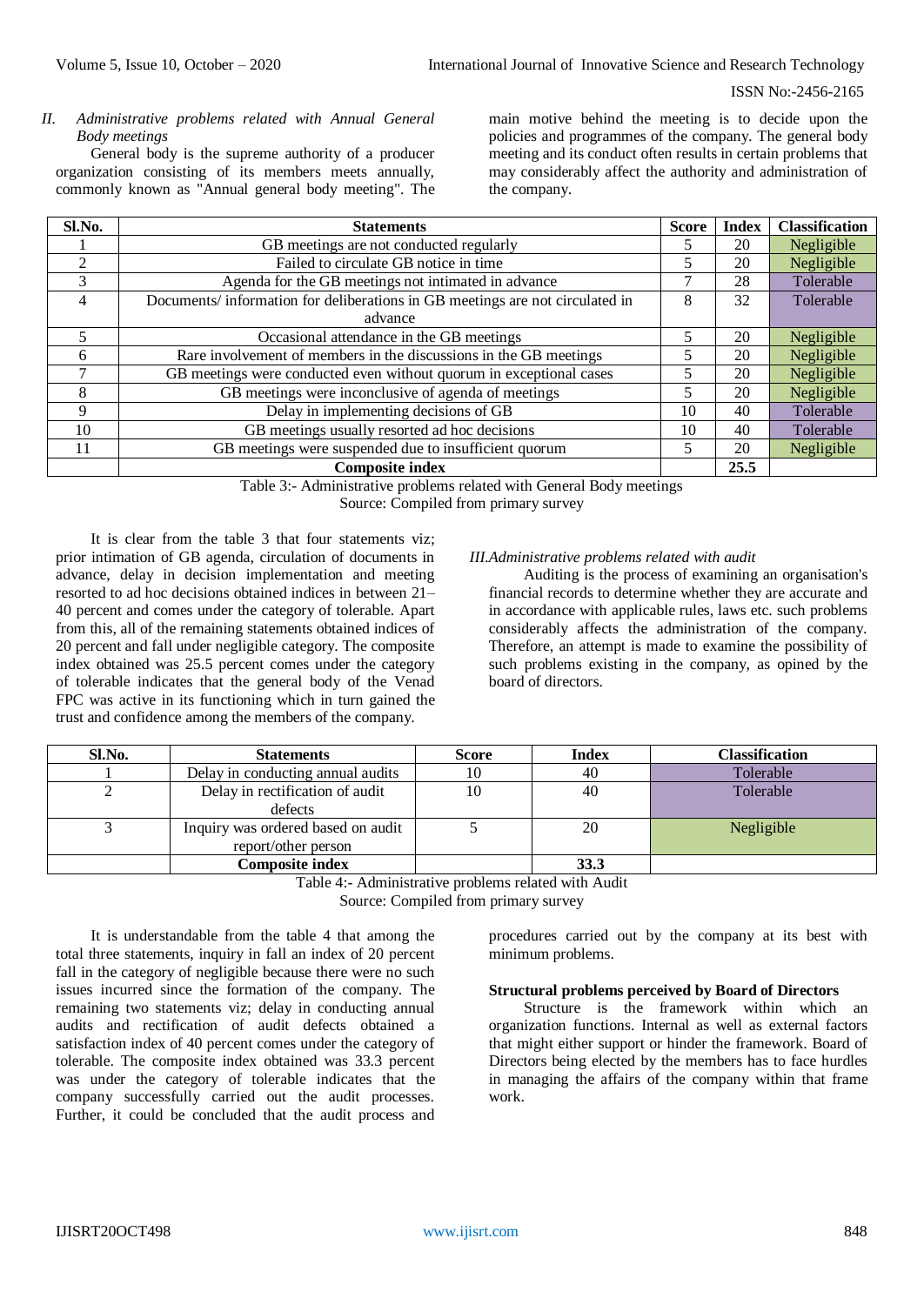ISSN No:-2456-2165

| Sl.No.         | <b>Statements</b>                    | <b>Score</b>            | <b>Index</b> | <b>Classification</b> |
|----------------|--------------------------------------|-------------------------|--------------|-----------------------|
|                | Unethical and poor management        | 5                       | 20           | Negligible            |
|                | practices                            |                         |              |                       |
| $\mathfrak{D}$ | Heavy dependency on government       | 5                       | 20           | Negligible            |
|                | capital rather than shareholder's    |                         |              |                       |
|                | contribution                         |                         |              |                       |
| 3              | Lack of new technologies             | 5                       | 20           | Negligible            |
| 4              | Restrictive laws                     | $\overline{\mathbf{5}}$ | 20           | Negligible            |
| 5              | Existence of multiple regulations    | 5                       | 20           | Negligible            |
| 6              | Corruption in practices              | 5                       | 20           | Negligible            |
|                | Bureaucracy in administration        | 8                       | 32           | Tolerable             |
| 8              | Predominance of vested interest of a | 5                       | 20           | Negligible            |
|                | particular group                     |                         |              |                       |
| 9              | Over politicization and excess       | 5                       | 20           | Negligible            |
|                | government control                   |                         |              |                       |
| 10             | Absence of regular performance       | 9                       | 36           | Tolerable             |
|                | appraisal of employees               |                         |              |                       |
|                | <b>Composite index</b>               |                         | 23           |                       |

Table 5 Structural problems perceived by Board of DirectorsSource: Compiled from primary survey

It is clear from the table 5 that all the statements obtained an index of 20 percent fall under negligible category except for two statements viz; bureaucracy in administration and absence of regular performance appraisal of employees obtained indices in between 21-40 percent indicates that these problems were tolerable. The composite index obtained was 23 percent comes under the tolerable category indicates that the company could be able to effortlessly handle those issues.

## **Human resource related problems perceived by Board of Directors**

Board of directors, being the administrators who administer the day to day affairs of the producer company is also responsible to deal with the employees and provide them working conditions. The success of any organization to a great extent depends upon the harmonious blend among the members of the board.

| Sl.No. | <b>Statements</b>                      | <b>Score</b> | <b>Index</b> | <b>Classification</b> |
|--------|----------------------------------------|--------------|--------------|-----------------------|
|        | Employees do not addresses the         |              | 20           | Negligible            |
|        | grievances raised by the members       |              |              |                       |
|        | Employees do not motivate member       |              | 20           | Negligible            |
|        | participation in business              |              |              |                       |
| 3      | Disinterest to evaluate performance of |              | 20           | Negligible            |
|        | employees regularly                    |              |              |                       |
|        | Low employee participation in both     |              | 20           | Negligible            |
|        | business and management                |              |              |                       |
|        | Employees meeting were not convened    |              | 20           | Negligible            |
|        | in emergency situations                |              |              |                       |
|        | <b>Composite index</b>                 |              | 20           |                       |

Table 6:- Human resource related problems perceived by Board of Directors Source: Compiled from primary survey

It is evident from the table 6 that all the statements obtained an index of 20 percent fall in the category of negligible. Thus the board opined that employees were always being motivated to participate in the businesses, grievance of the members were always addressed by the employees, interested to evaluate the performance of employees regularly and employees meeting always convened in emergency situation. The composite index obtained was also 20 percent comes under the category of negligible indicates that the board of the company strives in maintaining smooth inter and intra relationships among

employees. Literally, from the board opinion, there were no problems related to the human resources exist in the company.

#### **Functional problems perceived by Board of Directors**

The key function of Board of Directors in general is to make decision as a fiduciary on behalf of its members. The functions of a producer company are procurement, processing, marketing, input supply etc. The problems may occur meanwhile carrying out these functions is termed as functional problems.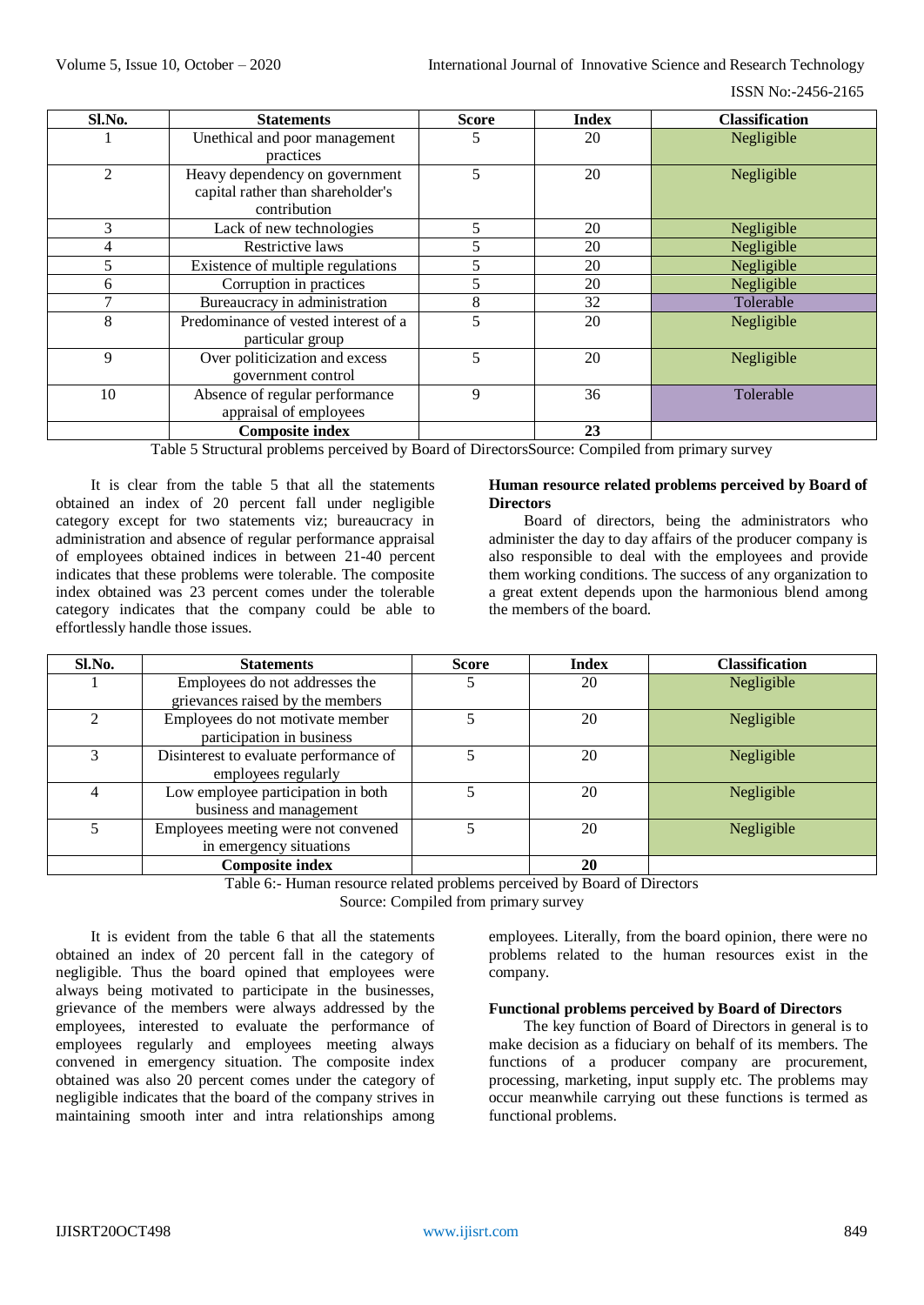| <b>Statements</b>                                                                                                                                                            | <b>Score</b>      | <b>Index</b> | <b>Classification</b> |
|------------------------------------------------------------------------------------------------------------------------------------------------------------------------------|-------------------|--------------|-----------------------|
|                                                                                                                                                                              | Problems in board |              |                       |
| Board is not responsible for formulating, supervising<br>and monitoring the performance of PC                                                                                | 8                 | 32           | Tolerable             |
| Board act on the areas reserved for General Body                                                                                                                             | 6                 | 24           | Tolerable             |
| Board exercise executive powers                                                                                                                                              | 8                 | 32           | Tolerable             |
| Board has no role in determination of the dividend<br>payable                                                                                                                | 5                 | 20           | Negligible            |
| Do not pursue and formulate the organizational<br>policies, objectives, establish long term and annual<br>objectives and approve corporate strategies and<br>financial plans | 5                 | 20           | Negligible            |
| Do not ensure proper books are maintained                                                                                                                                    | $\overline{7}$    | 28           | Tolerable             |
| Do not ensure that annual accounts are placed before<br>the Annual General Meeting (AGM) with the auditors'<br>report.                                                       | $\overline{8}$    | 32           | Tolerable             |
| Problems in input supply                                                                                                                                                     |                   |              |                       |
| Non availability of sufficient poultry equipments                                                                                                                            | 10                | 40           | Tolerable             |
| High cost for poultry medicines and vaccines.                                                                                                                                | 12                | 48           | <b>Risk</b>           |
| Non-availability of high nutritional poultry feeds                                                                                                                           | 15                | 60           | <b>Risk</b>           |
| <b>Problems in procurement</b>                                                                                                                                               |                   |              |                       |
| Non-availability of sufficient transportation facility<br>for procurement of materials                                                                                       | 6                 | 24           | Tolerable             |
| Increased transportation cost is a hurdle for the<br>company                                                                                                                 | 10                | 40           | Tolerable             |
| Non availability of labourers for procurement                                                                                                                                | 15                | 60           | <b>Risk</b>           |
| Insufficient space for the storage of procured<br>materials                                                                                                                  | 8                 | 32           | Tolerable             |
| <b>Problems in processing</b>                                                                                                                                                |                   |              |                       |
| Incorporation of source traceability technology                                                                                                                              | 18                | 72           | Severe                |
| incurred huge expenses for the company                                                                                                                                       |                   |              |                       |
| Lack of sufficient information in QR codes                                                                                                                                   | 5                 | 20           | Negligible            |
| High expenditure for hologram and QR codes<br>implementation                                                                                                                 | $\overline{15}$   | 60           | <b>Risk</b>           |
| Lack of proper storage facilities for frozen meets                                                                                                                           | 5                 | 20           | Negligible            |
| Unhygienic dressing plants                                                                                                                                                   | 5                 | 20           | Negligible            |
| Improper managements in different branches                                                                                                                                   | 8                 | 32           | Tolerable             |
| Outlets maintenance incurred high cost                                                                                                                                       | 13                | 52           | <b>Risk</b>           |
| <b>Problems in marketing</b>                                                                                                                                                 |                   |              |                       |
| Advertisement cost is high                                                                                                                                                   | 15                | 60           | <b>Risk</b>           |
| Existence of competitors in poultry sector                                                                                                                                   | 15                | 60           | <b>Risk</b>           |
| Delay in fund allocation by supporting agencies                                                                                                                              | 10                | 40           | Tolerable             |
| Cost fluctuations in the market is a great difficulty                                                                                                                        | 20                | 80           | Severe                |
| <b>Other related problems</b>                                                                                                                                                |                   |              |                       |
| Seasonal spread diseases in day old chicks                                                                                                                                   | 25                | 100          | Chronic               |
| Unavailability of BV380 chicks as per requirements                                                                                                                           | 22                | 88           | Chronic               |
| Delay in the license approval                                                                                                                                                | 18                | 72           | Severe                |
| <b>Composite index</b>                                                                                                                                                       |                   | 45           |                       |

Table 7:- Functional problems perceived by Board of Directors Source: Compiled from primary survey

It is understandable from the table 7 that the functional problems were subdivided into problems in board, problems in input supply, problems in procurement, problems in processing, problems in marketing and other problems. Almost all the statements in the functional area of board came under the category of tolerable which indicates there were no such serious issues under this head.

In case of problems in input supply, non-availability of equipment obtained tolerable category. While rest of the two statements viz; cost of medicines and unavailability of poultry feeds were under the category of risk. Poultry sector is a field in which proper attention is needed for the nurturing of birds otherwise it leads to huge losses. Higher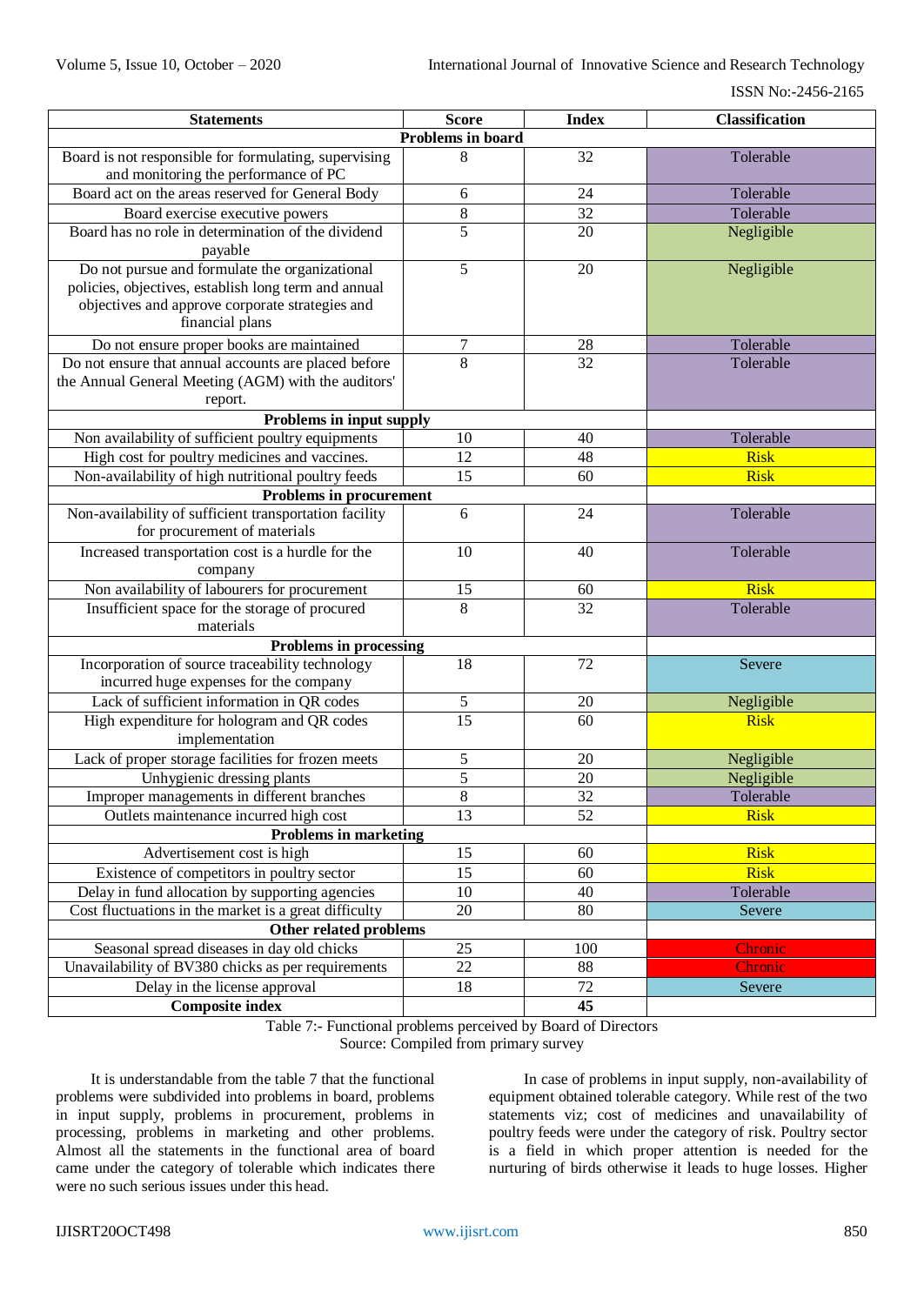cost and non-availability of feeds and medicines according to the company needs was a risk.

In case of procurement problems, all the statements fall in the category of tolerable except non-availability of labourers for procurement which came under the category of risk. Getting trustworthy and hardworking labourers for procurement was a hurdle. Timely and safe procurements were necessary especially for the poultry sector.

For the processing problems, three statements viz; lack of information in QR code, lack of proper storage facilities and unhygienic dressing plants obtained satisfaction indices of 20 percent under the category of negligible. Because the customers could avail all the information regarding the farmer, chick breed and egg weight etc by scanning the QR codes attached to it. They had proper storage facilities for the frozen meat and also maintained their dressing plants very hygienically. While two statements viz; QR codes expenditure and outlet maintenance came under the category of risk because the company had incurred high expenditure for it. Because of this they closed one of its branch associated with outlets. Incorporation of source traceability technology also incurred huge expenditure and it came under the category of severe problems. But this technology incorporation gave them a unique market identity in this sector and in turn increased their sales.

In case of problems in marketing, fund allocation from supporting agency NABARD obtained a category of tolerable indicates the timely allocation of funds from supporting agencies to maintain proper working of the company. While two statements viz; high advertisement cost and competitors came under the category of risk. Cost fluctuations in the market were fall under the category of severe problems because an unpredictable market price fluctuation in turn affects their earnings and expectations.

In case of other related problems, delay in license obtained a category of severe problems because business expansions need registration and license from the approved authority. Delay in the approvals lead to postponement in the company expansion and operations which was a difficulty. While seasonal spread diseases and unavailability of BV380 birds were came under the chronic problems. Seasonal diseases lead to the death of huge number of birds in the previous year which incurred losses and also unavailability of BV380 birds in accordance with the market demand also created a big hurdle for the company.

The composite index obtained for the functional problems was 45 percent came under the category of risk.

# **Overall index of problems faced by the Venad Poultry Farmer Producer Company**

| <b>Problems</b>                                            | <b>Index</b> | <b>Classification</b> |
|------------------------------------------------------------|--------------|-----------------------|
| Administrative problems related with Board meetings        | 30           | Tolerable             |
| Administrative problems related with General Body meetings | 25.5         | Tolerable             |
| Administrative problems related with Audit                 | 33.3         | Tolerable             |
| Structural problems                                        | 23           | Tolerable             |
| Human resource problems                                    | 20           | Negligible            |
| <b>Functional Problems</b>                                 | 45           | <b>Risk</b>           |
| <b>Overall Index</b>                                       | 29           | Tolerable             |

Table 8:-Overall index of problems faced by the Venad FPC

It is clear from the table 8 that apart from the functional problems, all other problems viz; administrative and structural problems fall under the category of tolerable. While human resource related problems came under negligible category. But, functional problems obtained a satisfaction index of 45 percent under the category of risk. The high indices obtained for statements of problems in processing, marketing and other related problems in turn insert a greater impact in the composite index of functional problems and fell in the risk category. Even though, the Venad Poultry Farmer Producer Company was facing major problems regarding with their functional aspects, the overall index obtained was 29 percent categorized under tolerable category.

# **IV. CONCLUSION**

In order to have a detailed picture about the problems confronted by Venad Poultry Farmer Producer Company, the views of Board of Directors of the company regarding the operational and managerial problems were collected and analysed using indices and percentages. The operational and managerial problems were studied under various heads viz; administrative problems, structural problems, human resource related problems and functional problems. The administrative problems were further sub divided as problems related to board meeting, problems related to general body meeting and problems related to audit. And functional problems were also further divided into problems in board, problems in input supply, problems in procurement, processing, marketing and other related problems. The company obtained an overall index of 29 percent fall under the category of tolerable.